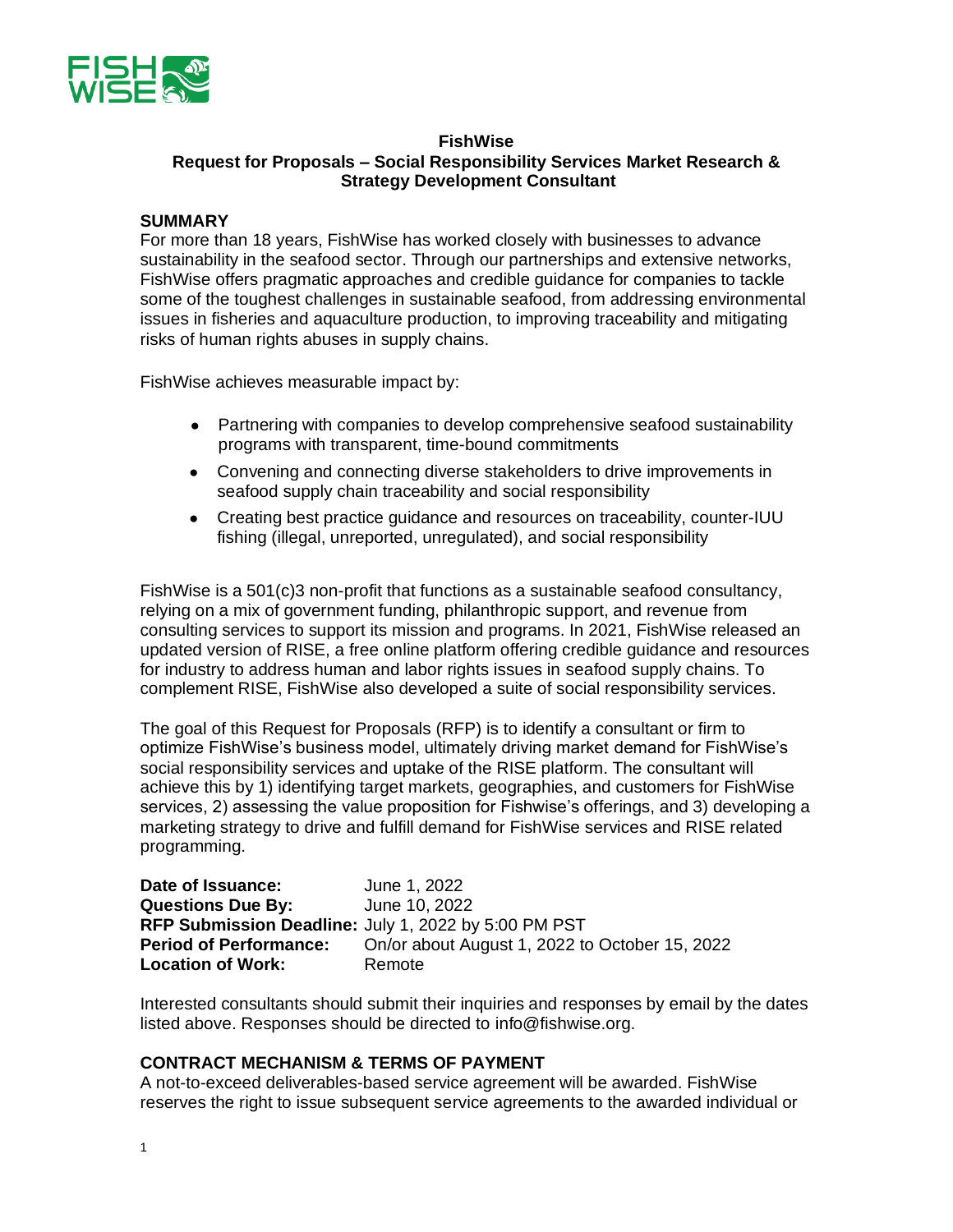firm as a result of this solicitation within the defined period of performance.

# **BACKGROUND**

As a non-profit sustainable seafood consultancy, FishWise promotes the health and recovery of ocean ecosystems by providing innovative market-based tools to the seafood industry, supporting sustainability through environmentally and socially responsible business practices.

# **PURPOSE**

FishWise seeks an expert consultant to better understand seafood industry demand for social responsibility services. This will allow for better targeting of our services and marketing, ultimately leading to greater industry action -- and increased revenue for FishWise.

# **SCOPE OF WORK**

The consultant will work closely with staff from FishWise's Business Engagement and Social Responsibility teams to coordinate timelines and activities, as well as to solicit guidance and feedback to perform the activities and provide the deliverables set forth below:

**Activity 1: "Who & Where"** Research and refine FishWise's current understanding of the market for industry-paid social responsibility services

- 1. Research the current market for industry-paid social responsibility services in seafood and other sectors (building on market research FishWise conducted in 2020)
- 2. Through the above market research, identify competitors and opportunities to form strategic partnerships to offer broad exposure to RISE and associated services
- 3. Research and prioritize target markets, clients, and opportunities (eg legislation shifts, strategic collaborations) to scale FishWise's social responsibility services

**Activity 2: "What"** Determine the value proposition and optimal pricing structure for FishWise's social responsibility services

- 1. Determine the value proposition for FishWise's current and prospective (eg social responsibility coaching program) social responsibility services
- 2. Develop and execute a plan to determine pricing and customers' willingness to pay for services
- 3. Provide recommendations for FishWise to adjust its business model to capitalize on its value proposition and to optimize profitability

**Activity 3: "How"** Develop a go-to-market strategy to drive and fulfill demand for FishWise services and RISE related programming

- 1. Develop a go-to-market strategy, inclusive of recommendations and projected costs to increase visibility of FishWise services and the RISE platform
- 2. Develop sample marketing materials, including a pitch deck and one page handouts to test with prospective partners
- 3. Upon request, join and contribute to internal conversations as FishWise develops a long-term plan for RISE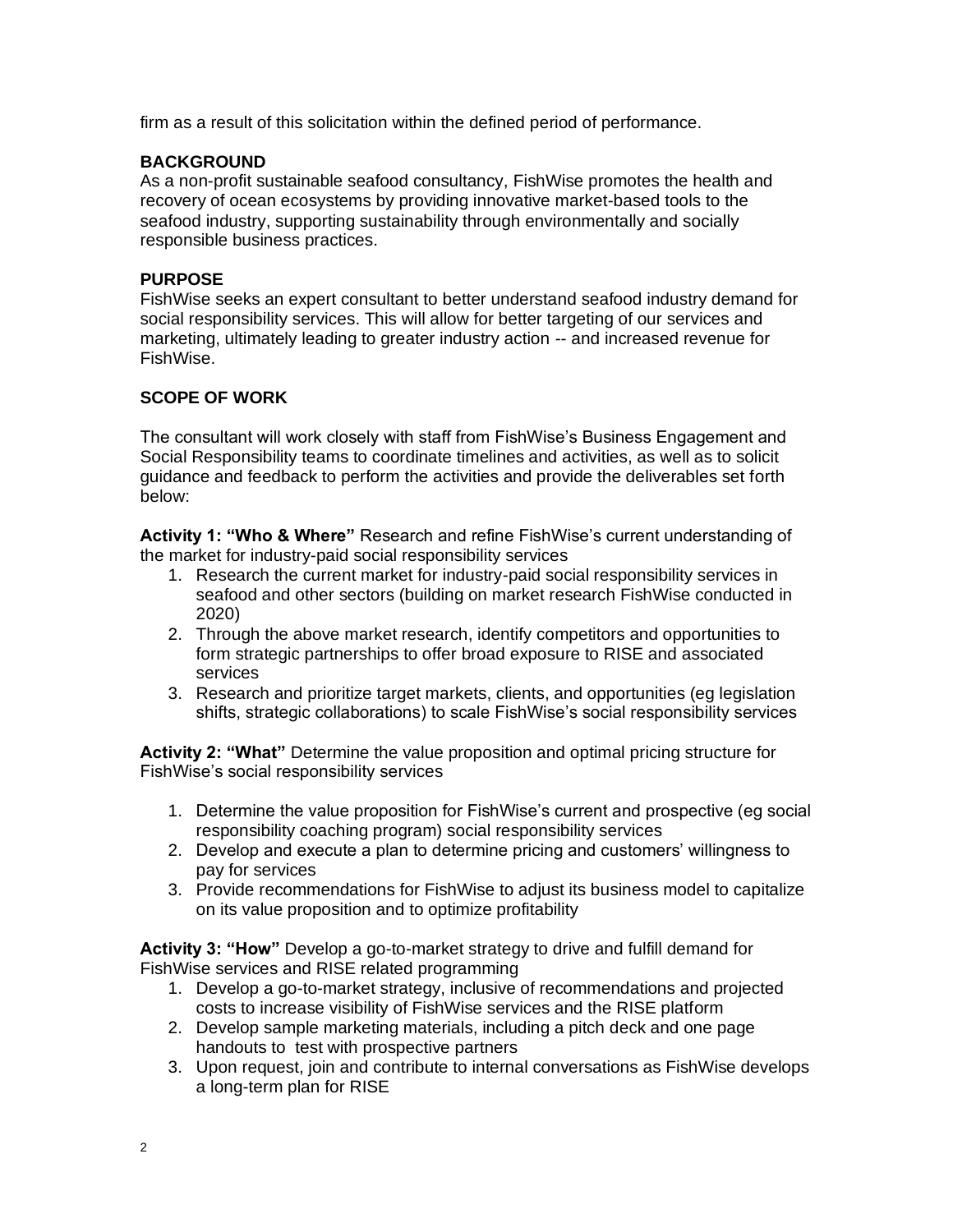

4. Recommend data systems and information management systems that would be required to scale FishWise social responsibility services over time

### **DELIVERABLES**

All deliverables shall be submitted in electronic format by the consultant to the designated FishWise contact person by the anticipated due dates.

| <b>Deliverables</b>                                                                                                                                                                                                                                                |                                                                                                                                                                             | Anticipated<br><b>Level of Effort</b> | <b>Due Date</b> |
|--------------------------------------------------------------------------------------------------------------------------------------------------------------------------------------------------------------------------------------------------------------------|-----------------------------------------------------------------------------------------------------------------------------------------------------------------------------|---------------------------------------|-----------------|
| 1. A written report or comprehensive slide<br>deck presenting the findings and<br>recommendations from the activities<br>listed above, including:<br>the market research, a<br>summation of social<br>landscape assessment of<br>competitors and strategic         | A comprehensive overview of<br>responsibility services offered in<br>seafood and other sectors, a<br>opportunities, and a prioritized<br>list of target markets and clients | 45 hours                              | October 1, 2022 |
| 2. A short report or slide deck articulating<br>FishWise's value proposition, including<br>an assessment of the market's<br>willingness to pay and<br>recommendations for FishWise to<br>optimize its fee-for service business<br>model for financial resilience   |                                                                                                                                                                             | 8 hours                               | October 1, 2022 |
| 3.<br>A marketing plan with sample<br>marketing materials for FishWise<br>Social Responsibility services,<br>including a pitch deck and one page<br>handouts; recommendations for data<br>systems and information management<br>systems to scale Fishwise services |                                                                                                                                                                             | 45 hours                              | October 1, 2022 |
| 4. A presentation to Fish Wise with the<br>above deliverables                                                                                                                                                                                                      |                                                                                                                                                                             | 2 hours                               | October 1, 2022 |

#### **SKILLS & EXPERIENCE**

The following skills and experience are required for the Consultant:

- Marketing expertise.
- Knowledge of fee-for-service business models.
- Demonstrated ability to analyze large amounts of information and present concise and clear results and recommendations.
- Familiarity with the seafood industry.
- Written and oral proficiency in English.
- Exceptional interpersonal communications and presentation skills.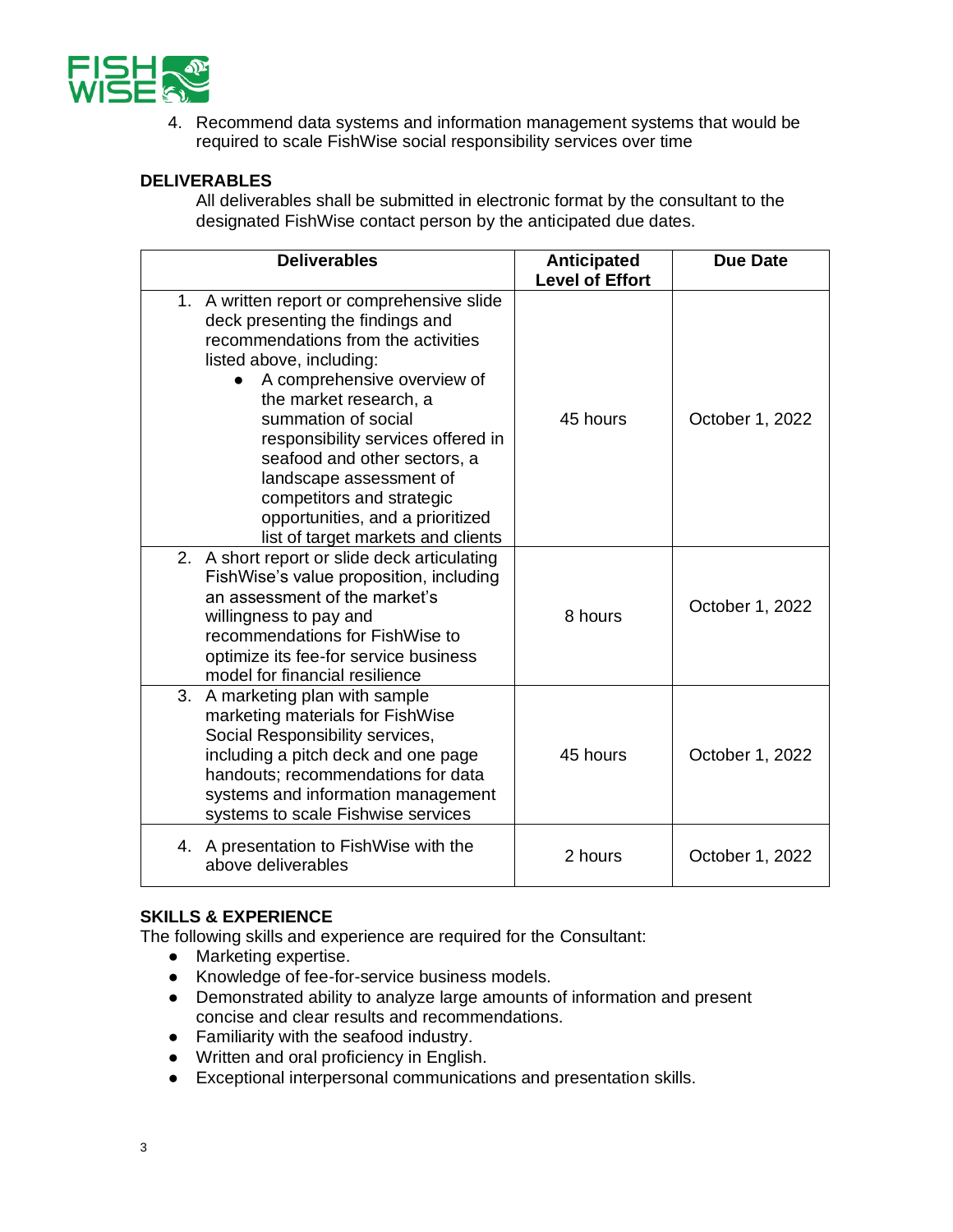### **SUBMISSION REQUIREMENTS**

Interested offerors must provide the following to be considered:

- 1) A **cover letter**, not-to-exceed 2 pages. Please provide a short description of how you would address activities in the scope of work. Also, indicate your availability to perform the work during the anticipated period of performance, and highlight how your skills and experience match those needed in the list above.
- 2) A **CV** that includes at least three references that can verify past work.
- 3) The level of effort proposed and budget.

Applicants must provide full, accurate, and complete information as required by this solicitation and its attachments. Incomplete application packages will not be considered for the consultancy.

### **EVALUATION CRITERIA**

Submissions will be evaluated and ranked according to the conditions described in the evaluation criteria below, with a total overall maximum point value of 100. The selection will be based on the best value/trade off (weighing price against technical factors) as follows:

| <b>Experience &amp;</b><br><b>Capabilities</b> | 60 points |
|------------------------------------------------|-----------|
| Cost                                           | 40 points |

During the evaluation, the bidder may be requested to supply additional information in writing concerning content and/or to clarify points in their responses.

#### **NOTE**

- FishWise will not compensate individuals for preparation of their response to this Solicitation.
- Issuing this Solicitation is not a guarantee that FishWise will award a contract.
- FishWise reserves the right to issue a contract based on the initial evaluation of offers without discussion.
- FishWise may choose to award a contract for part of the activities in the Solicitation.
- FishWise may choose to award contracts to more than one offeror for specific parts of the activities in the Solicitation.
- FishWise may request from short-listed offerors a second or third round of either oral presentation or written response to a more specific and detailed scope of work that is based on a general scope of work in the original Solicitation.
- FishWise has the right to rescind the solicitation, or rescind an award prior to the signing of a contract due to any unforeseen changes, be it funding or programmatic.
- FishWise reserves the right to waive any deviations by offerors from the requirements of this solicitation that in FishWise's opinion are considered not to be material defects requiring rejection or disqualification; or where such a waiver will promote increased competition.